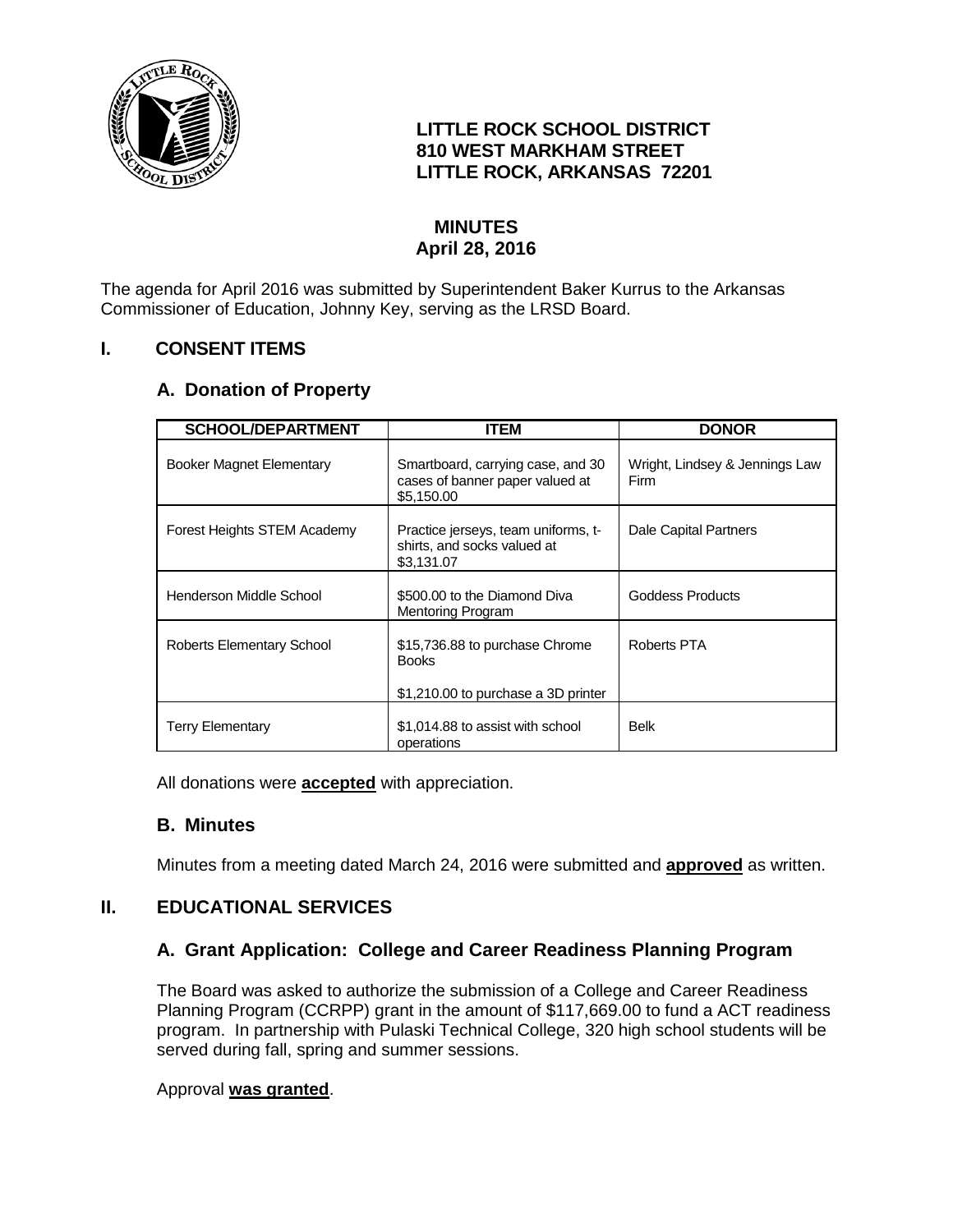**April 28, 2016 Page 2**

## **B. AP Comparative Government Textbook Adoption**

Selection of new textbooks is done by committee of teachers by subject area. High school teachers participating in the AP Government textbook adoption were selected by the building principals. The committee selected *AP Comparative Government & Politics – Introduction to Comparative Politics (AP Edition)* by Cengage Learning.

The administration recommended approval of the selection, and it was **approved** by the commissioner.

# **C. Anatomy & Physiology Textbook Adoption**

The committee for the selection of high school Anatomy and Physiology textbooks met to review available instructional texts. The current books were adopted in 2007. The recommendation was to purchase *Human Anatomy & Physiology, 11th Edition*, by Pearson/Prentice Hall (2015).

The administration recommended this text, and the selection **was approved**.

## **D. Sociology Textbook Adoption**

Textbooks for high School Sociology were selected by the teacher review committee. The last review and purchase was made in 2007. The committee recommended *Sociology – The Real World, Fifth Edition* ,W. W. Norton, 2016.

The administration approved the recommendation, and submitted it for Board approval. It **was granted**.

## **E. High School World Languages Textbook Adoption**

Committees composed of teachers in Spanish, French, German, Latin and Mandarin Chinese were involved in the review and selection of new textbooks for language courses. Existing texts were adopted in 2006.

Eight texts were selected for instruction of these languages in high schools. A complete list was included in the agenda, and was recommended by the administration for adoption. The recommendation **was approved**.

## **III. HUMAN RESOURCES**

#### **A. Personnel Changes**

Routine personnel changes were included in the agenda. All personnel changes were **approved** as submitted.

#### **B. Notice of Reduction in Force**

Superintendent Kurrus provided a detailed "Notice of Reduction in Force" for review and adoption for the 2016-17 school year. The full report was included in the agenda along with Board Policy GCQ, which provides the procedures to be followed when making staffing